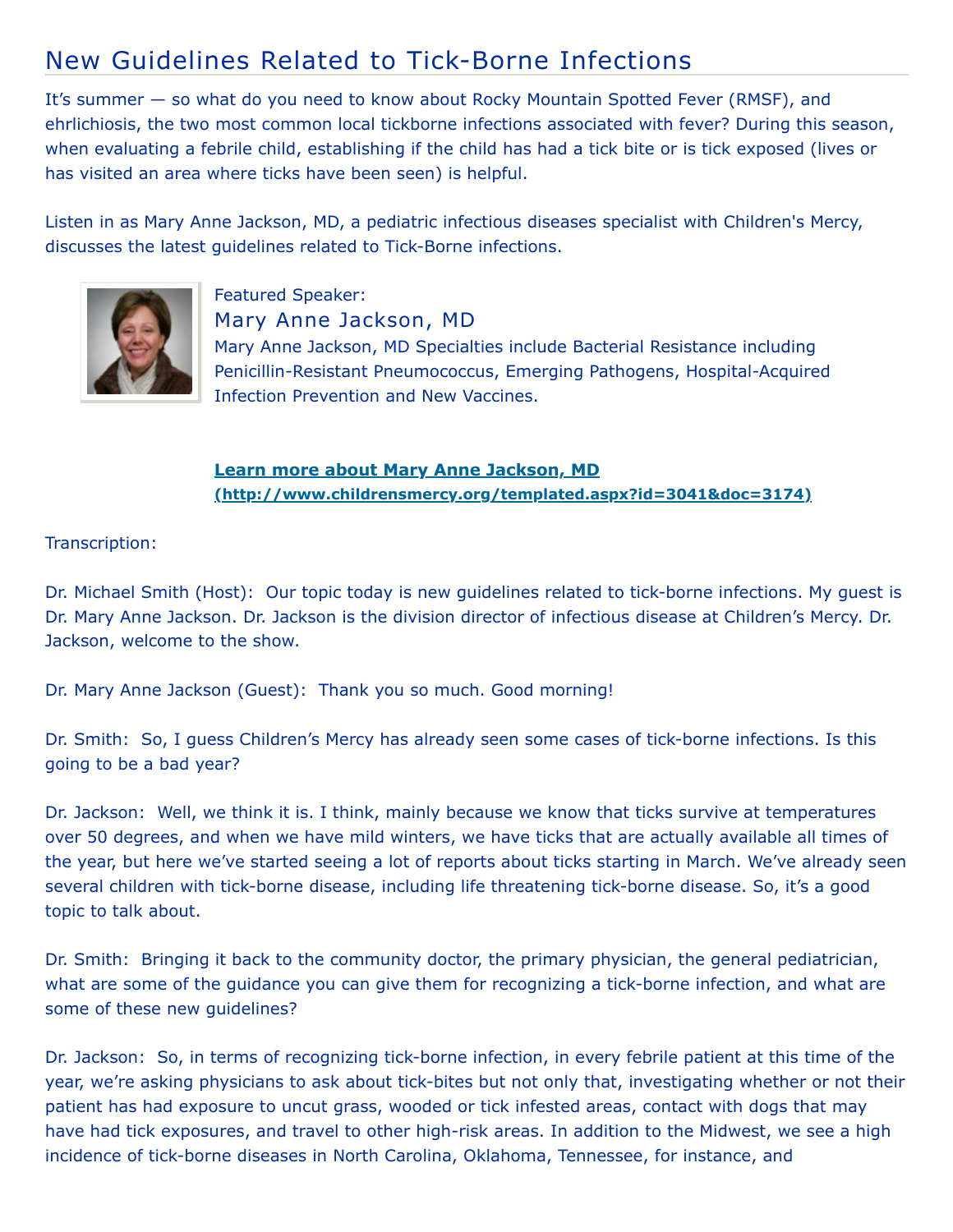remembering that the tick exposure may be in the patient's back yard or neighborhood, and not necessarily down by the lake. Also, clusters can happen within families, so inquiring about other symptoms in other family members.

Dr. Smith: Yes. That's interesting, Dr. Jackson, because I think you're right, we tend to think of getting a tick and you're out camping; you're going on a vacation with the family and you're going somewhere else. Yet your own back yard—even, you mentioned your own dog--how often, or how common is that for the pet to pass a tick on to a human?

Dr. Jackson: Well, it's not uncommon, and think about the dog or the pet as being a surrogate marker of tick-infested areas. So, in many cases, we hear from parents, in terms of the child that we're examining because of tick-borne symptomatology, they say, "Well, I don't remember taking a tick off this child, but we took a tick off the dog, and the children play outside in the same area where the dog plays," or, "We've taken a tick off a sibling" or "I found a tick on myself," so those pieces of information are exceedingly important.

Dr. Smith: Now, once the physician is examining the patient, maybe there's a history of fever, usually diagnostic tests are run and what's the problem with those tests, at least initially?

Dr. Jackson: Well, it's a good point regarding testing. So, first of all we have the symptom onset, and it's usually fever, headaches, vomiting and muscle ache. In that essence, it's very, very non-specific, and while the rash of Rocky Mountain Spotted Fever, for instance, may develop, it can be absent in 20%, so we do have to think about diagnosis. Well, it turns out that the diagnostic testing for tick-borne diseases are not positive at the time of the patient's presentation. So, our recommendation is, there is some testing that you can do, keeping the tick-borne infection in mind, including blood counts, and liver function tests, and electrolyte tests. But, doing testing to look for antibodies to Rocky Mountain Spotted Fever, **Rickettsia rickettsii [\(https://en.wikipedia.org/wiki/Rickettsia\\_rickettsii\)](https://en.wikipedia.org/wiki/Rickettsia_rickettsii)**, or to Ehrlichiosis, Ehrlichia chaffeensis--those should not be performed initially, in terms of trying to make the diagnosis, and you should never delay therapy while waiting for those tic-related specialized tests to come back.

Dr. Smith: And, is that, Dr. Jackson, is that a problem, though? So, are there a lot of physicians that aren't treating empirically? They're waiting for those tests to come back? Is that a common scenario you find, in the community?

Dr. Jackson: I think that is a very common scenario. You now can find something called a "tick panel". So, a physician may correctly suspect a diagnosis of a tick-borne infection based on exposure, based on clinical presentation. They may even have some of the basic laboratory studies there that are triggering those thoughts, including looking for blood count changes with low white counts, low platelet counts, low sodium, or elevations in the liver transaminases. They order something called a "tick panel", and think that is going to make the diagnosis, and truly that is the mistake that we don't want to make. We should never order a tick panel and delay therapy waiting for that result because that is not the way that we're going to make our diagnosis. Acute serology is virtually always going to be negative and you're waiting for the convalescent serology, meaning the antibody studies, and they are not going to develop until later in the course and that may be too late. So, delaying therapy in waiting for those is not only common but is very detrimental to the patient. For Rocky Mountain Spotted Fever, for instance, we say for those children, beyond five days of fever--and we know this happens quite often that the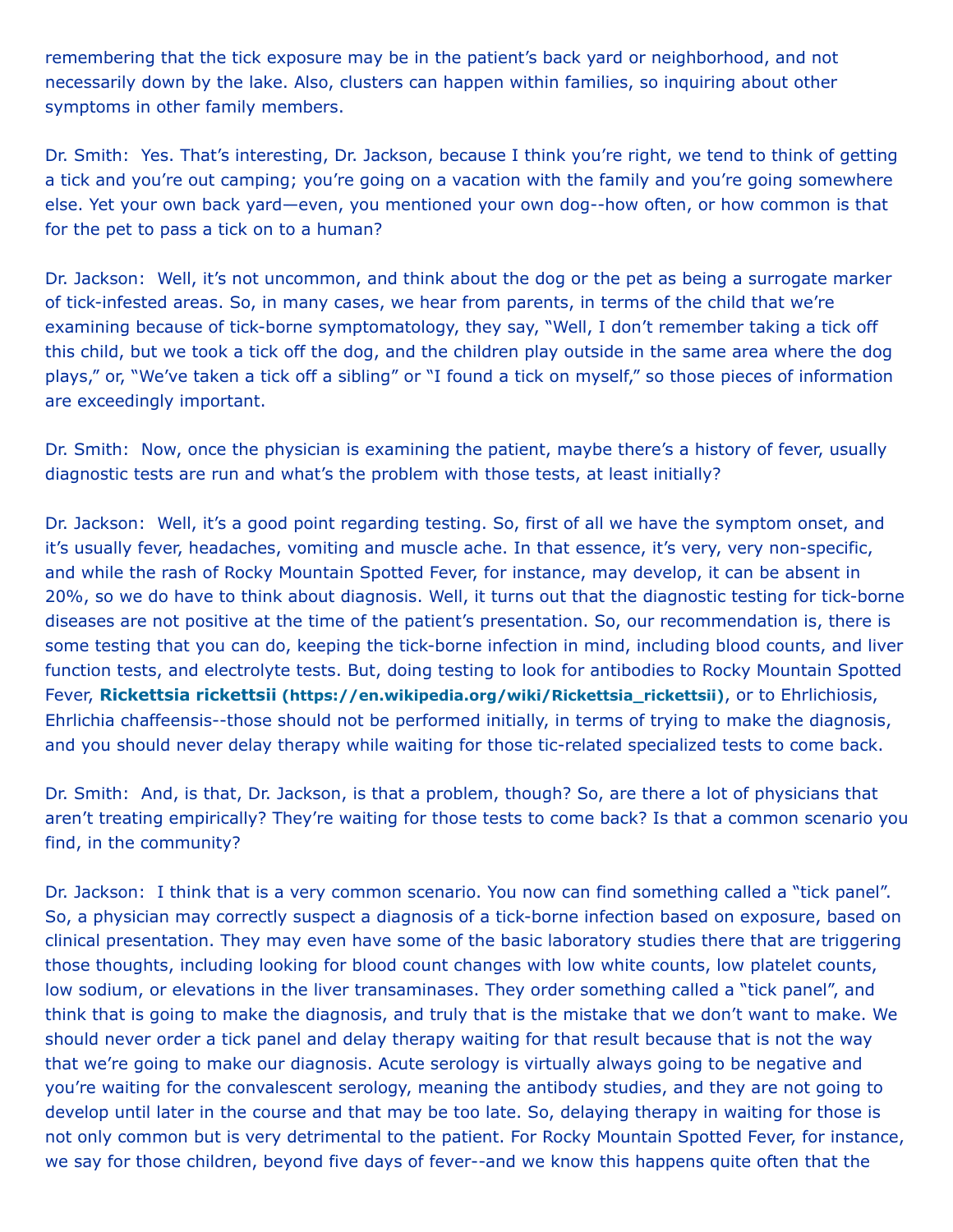child is thought to have a virus and then discharged, and then comes back sill febrile – at five days, with children who have Rocky Mountain Spotted Fever, who looked very benign at the beginning, do not look benign at that point. They have clinically deteriorated and, in many cases, are requiring intensive care at that point.

Dr. Smith: Yes. And so, the empiric therapy is going to be doxycycline, correct? But, does the age of the patient matter when it comes to doxycycline?

Dr. Jackson: Doxycycline is the drug of choice, no matter the age of the patient, and should be initiated as soon as the diagnosis is clinically suspected. The past mantra has been "tetracyclines can stain teeth" but it turns out that doxycycline does not, and we now have good evidence that there's no evidence of dental staining, enamel hypoplasia, or any kind of tooth color differences, with the more recent information that occurred where many, many children were doxycycline-exposed, because of an outbreak of Rocky Mountain Spotted Fever. We found no evidence of dental staining at all. So, doxycycline is the drug of choice, whether your patient is four months, fourteen years or forty years of age.

Dr. Smith: Right. Right. My guest is Dr. Mary Anne Jackson and she's the division director of infectious disease at Children's Mercy. So, bottom line is, we have to recognize the symptomatology, we have to act quickly on that with doxycycline, regardless of the age. I want to change focus here, just for a second, Dr. Jackson. You are also the editor of The Link, which is a monthly-written, digital newspaper. Could you tell us a little bit about that?

Dr. Jackson: Absolutely. The Link is a newsletter that we've published since 2009. It's distributed to pediatricians here locally, regionally, and across the United States. The purpose is solely education. We target five different themes within The Link. We target alerts, outbreaks and hot topics. We target vaccine education for physicians. We look at evidence-based practices for common clinical questions that arise in community pediatric practice. We have a visual clinical vignette each month, where a case that we've recently seen has occurred with a nice visual to go along with it, and physicians may actually test their own diagnostic skills based on the vignette. We also have a state of the art where we look at a common problem where physicians just may just not have the time to update their knowledge about something they don't see very frequently. So, we try to cover all the ballpark in trying to update information for physicians. It's short; it's structured. They can look at it at their own time frame and we know that it's very well received by physicians in our region. In fact, tick-borne infection is something we covered earlier this season, a month or two ago, and we've gotten a lot of good feedback on that- that pediatricians really appreciate having the information in a nutshell.

Dr. Smith: Is there a website for the link that you can share?

Dr. Jackson: There is. It's **www.childrensmercy.org [\(http://www.childrensmercy.org\)](http://www.childrensmercy.org/)**. And then, you just can search for The Link, and we'll pull it right up on the public site.

Dr. Smith: Got you. Okay. Got you. Well, Dr. Jackson, I want to thank you for all the work that you're doing. It sounds like you're going to be busy this time of the year and thank you for coming on this show. You're listening to Transformational Pediatrics from Children's Mercy Kansas City. For more information, you can go to childrensmercy.org. That's childrensmercy.org. I'm Dr. Mike Smith. Thanks